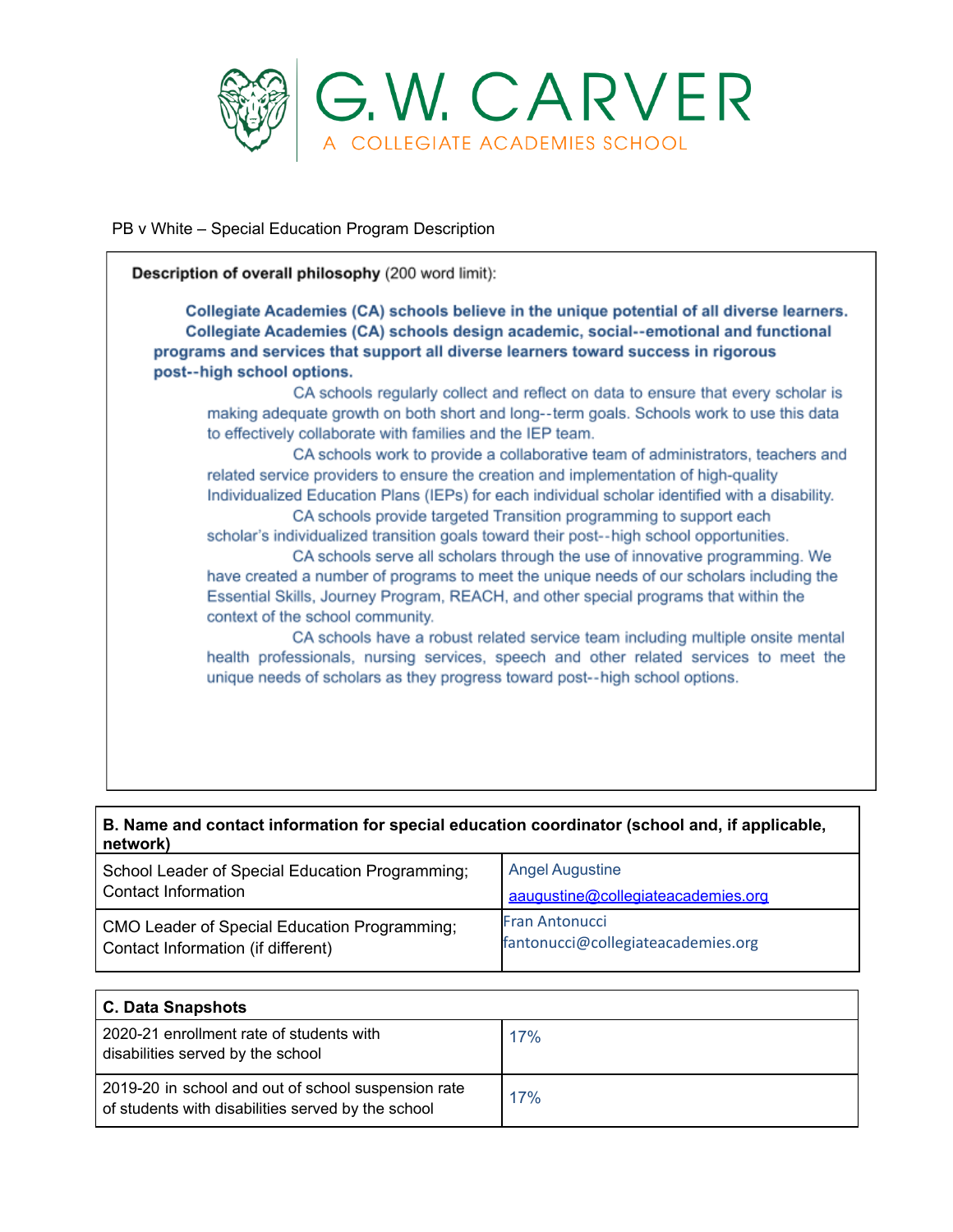| I 2019-20 number of students with disabilities who are   |  |
|----------------------------------------------------------|--|
| removed for disciplinary reasons for more than 10 school |  |
| days in one academic year                                |  |

## **D. Description of how pupil appraisal, special education, and related services are provided by the school**

| Appraisal/Evaluation                         |                              |
|----------------------------------------------|------------------------------|
| Main point of contact if a                   | Director of Student Support: |
| parent would like to request Angel Augustine | aaugustine@collegiateacade   |
| an evaluation                                | mies.org                     |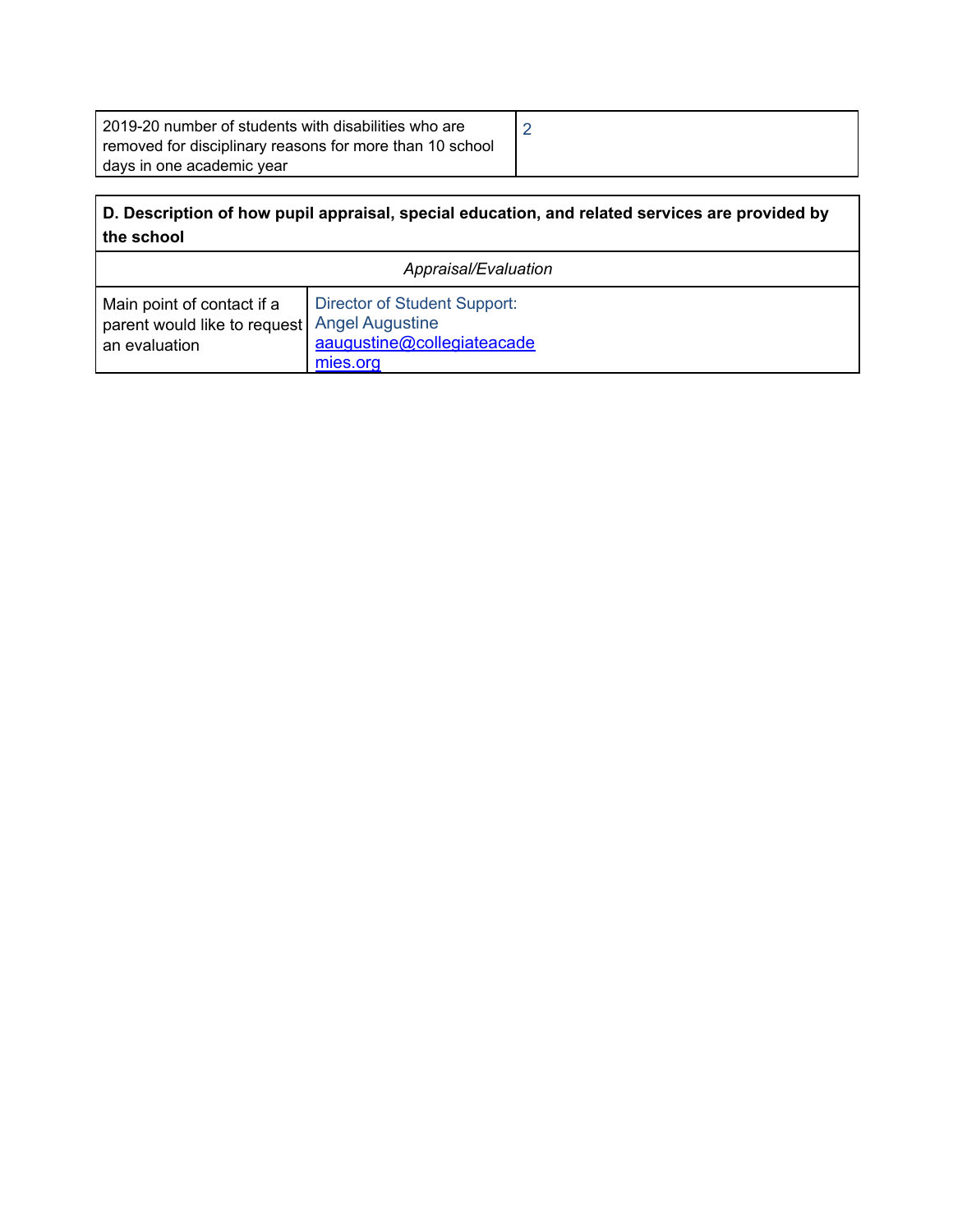| Response to                  | Examples of universal screeners:                                                                                                 |
|------------------------------|----------------------------------------------------------------------------------------------------------------------------------|
| <b>Intervention Overview</b> | <b>Reading Screeners:</b>                                                                                                        |
|                              | MAP Reading-- Assesses grade level comprehension<br>٠                                                                            |
|                              | Really Great Reading Phonics Screeners-- Assesses phonics skills<br>٠                                                            |
|                              | Fluency CBM-- Assesses ability to fluently read texts                                                                            |
|                              | Further screenings are available and used for scholars in<br>٠                                                                   |
|                              | specialized programs depending on their level of need.                                                                           |
|                              | <b>Math Screeners:</b>                                                                                                           |
|                              | MAP Math-- Assesses grade level numeracy ability<br>$\bullet$                                                                    |
|                              | CCSS Fluency-- Assesses ability to fluently do grade level<br>٠                                                                  |
|                              | math calculations according to Common Core State                                                                                 |
|                              | <b>Standards</b>                                                                                                                 |
|                              | Further screenings are available and used for scholars in<br>$\bullet$<br>specialized programs depending on their level of need. |
|                              | Social--Emotional Screeners:                                                                                                     |
|                              | Strengths and Difficulties Questionnaire (SDQ)**                                                                                 |
|                              | Screener not administered if parents do not consent.                                                                             |
|                              | <b>Speech Language Screeners:</b>                                                                                                |
|                              | Clinical Evaluation of Language Fundamentals (CELF--5)**<br>Screener not administered if parents do not consent.<br>o            |
|                              | Examples of reading interventions:                                                                                               |
|                              | <b>Phonics Interventions:</b>                                                                                                    |
|                              | <b>Phonics Boost/Blitz</b>                                                                                                       |
|                              | Read Naturally (phonics track)<br>٠                                                                                              |
|                              | Wilson Reading System (for most severe needs)                                                                                    |
|                              | <b>Fluency Interventions:</b>                                                                                                    |
|                              | <b>Read Naturally</b><br>$\bullet$                                                                                               |
|                              | <b>Comprehension Interventions:</b>                                                                                              |
|                              | <b>Guided Reading</b><br>٠                                                                                                       |
|                              | Independent Reading with leveled books and targeted conferencing                                                                 |
|                              | Examples of math interventions:                                                                                                  |
|                              | Math Fluency Interventions (varied curriculums)<br>۰                                                                             |
|                              | Computation Interventions (varied curriculums)<br>$\bullet$                                                                      |
|                              | Common Core aligned Conceptual Math Understanding Interventions<br>٠<br>(varied curriculums)                                     |
|                              | Examples of behavior interventions:                                                                                              |
|                              | <b>Mental Health Interventions:</b>                                                                                              |
|                              | <b>Individual Counseling</b>                                                                                                     |
|                              | <b>Targeted Group Counseling</b><br>٠                                                                                            |
|                              | Groups target skill building that could include but are not                                                                      |
|                              | limited to: anger management, motivation, anxiety, social                                                                        |
|                              | skills, etc.                                                                                                                     |
|                              | Tiered System of Behavior Supports: Every CA school has a continuum of                                                           |
|                              | behavioral supports that increase in intensity as the scholar's level of need                                                    |
|                              | increases. These supports could include, but are not limited to:                                                                 |
|                              | Behavior Contracts with advisors and teachers<br>۰                                                                               |
|                              | Check--In/Check--Out systems                                                                                                     |
|                              | <b>Individualized Behavior Intervention Plans</b><br>٠                                                                           |
|                              | <b>Functional Behavior Assessments</b><br>$\bullet$                                                                              |
|                              | Teacher consultation with mental health professionals to collaborate<br>$\bullet$                                                |
|                              | on appropriate behavior supports within the regular education                                                                    |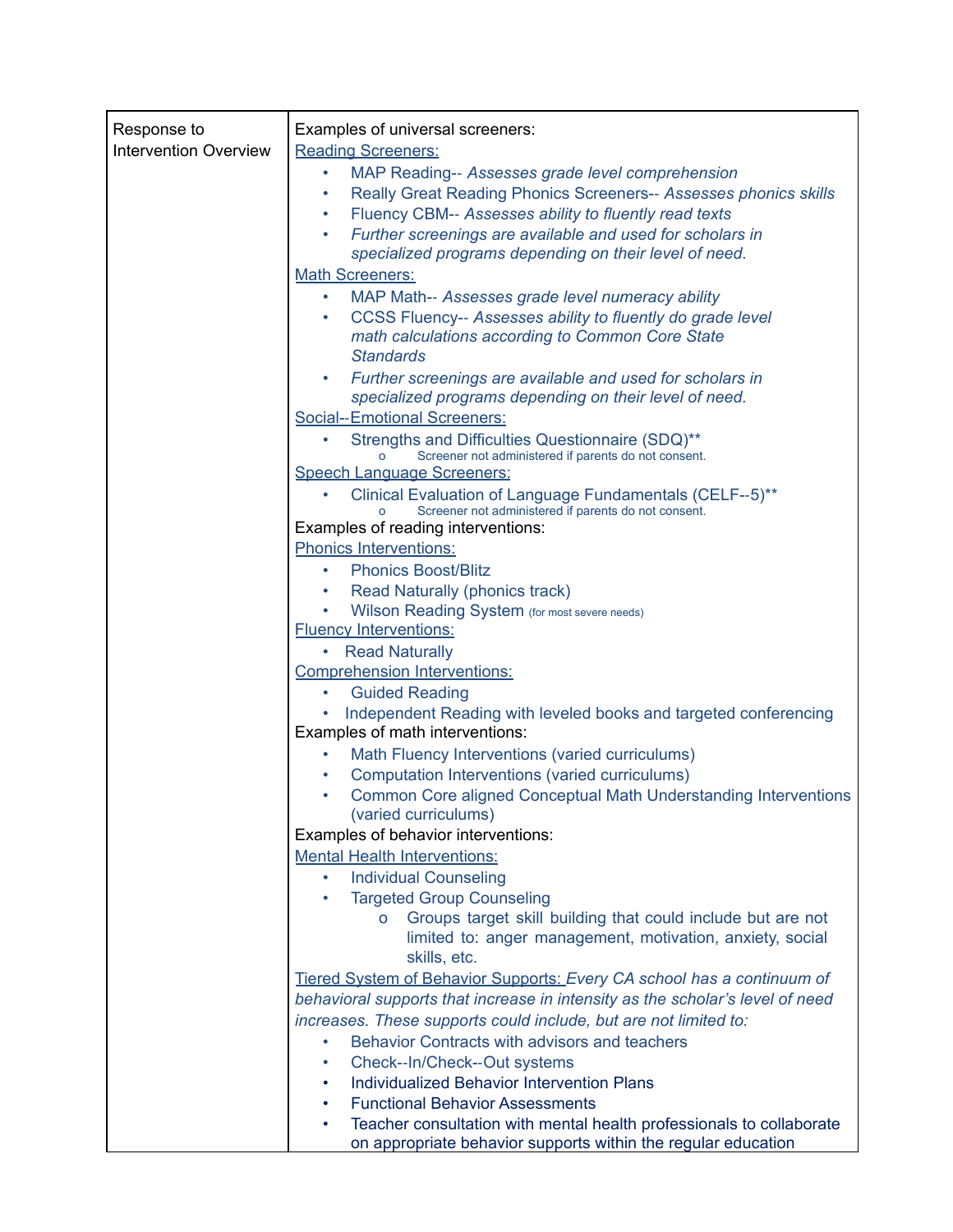|  |  | ----<br>ulabu |
|--|--|---------------|
|--|--|---------------|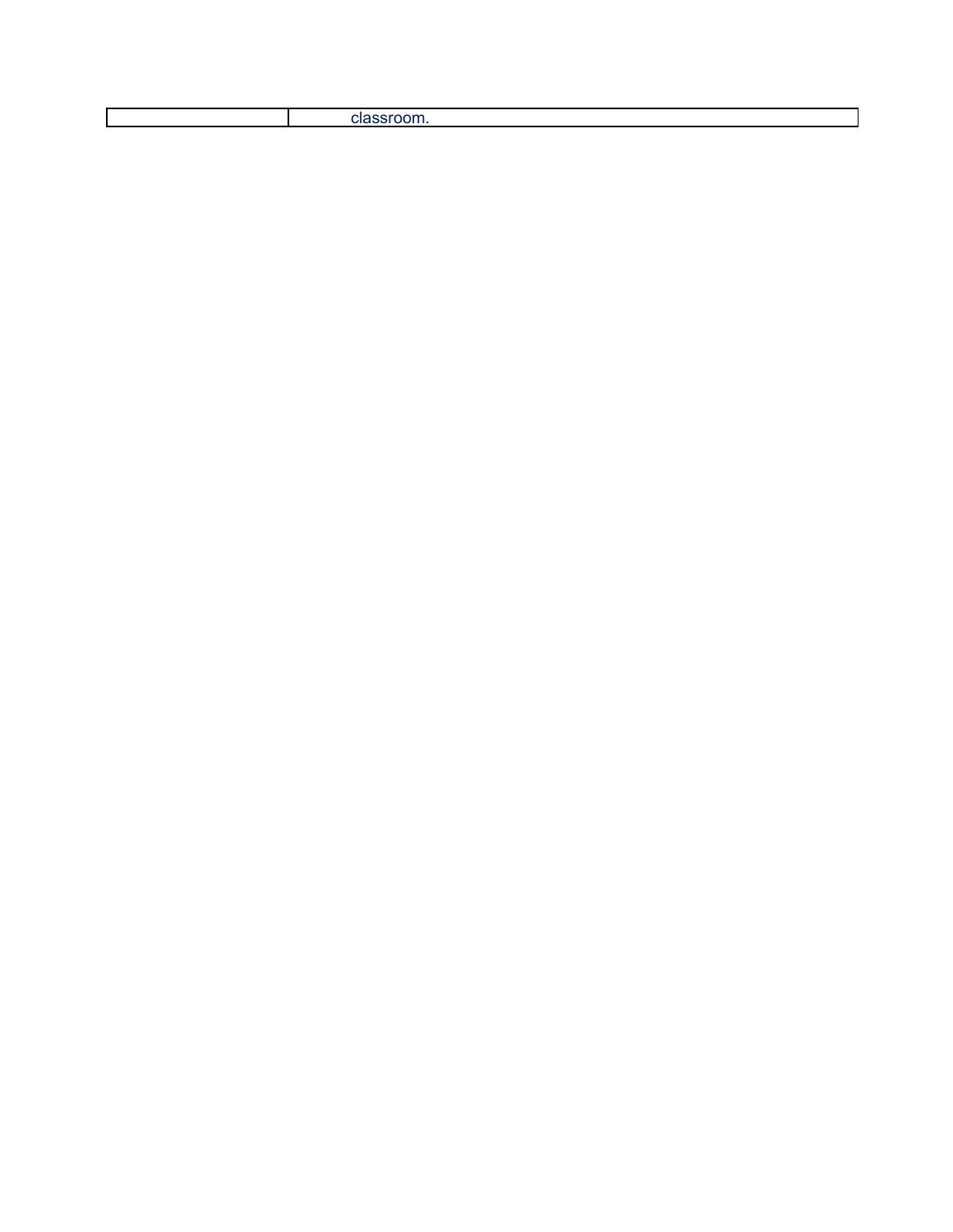| <b>School Building</b><br>Level Committee<br>(SBLC) | Members of the SBLC team:<br>1. Director of Student Support (DSS)<br>2. Director of Mental Health (DMHS)<br>3. Director of Curriculum and Instruction (DCI)<br>4. Grade level Culture Deans (as needed)<br>5. Director of Pupil Appraisal (as needed)<br>Example engagements with parents: CA schools believe that parents are<br>important members of a scholar's intervention process. We work to include<br>parents as much as possible when it is suspected a scholar may need more<br>intense intervention and/or interventions for the first time.<br>Parents are informed about intervention at multiple points in a process toward<br><b>SBLC:</b><br>Parents are contacted when the school identifies a scholar at risk and in<br>$\bullet$<br>need of an intervention area.<br>Parents are contacted when the schools SBLC team suspects that the<br>$\bullet$<br>scholar may need more intervention, has made adequate growth and<br>no longer requires interventions and/or is recommended for a special<br>education evaluation under Bulletin 1508. |
|-----------------------------------------------------|-------------------------------------------------------------------------------------------------------------------------------------------------------------------------------------------------------------------------------------------------------------------------------------------------------------------------------------------------------------------------------------------------------------------------------------------------------------------------------------------------------------------------------------------------------------------------------------------------------------------------------------------------------------------------------------------------------------------------------------------------------------------------------------------------------------------------------------------------------------------------------------------------------------------------------------------------------------------------------------------------------------------------------------------------------------------|
|                                                     | Example decisions SBLC team can make:<br>SBLC team decisions include the following:<br>Conduct no further action at this time.                                                                                                                                                                                                                                                                                                                                                                                                                                                                                                                                                                                                                                                                                                                                                                                                                                                                                                                                    |
|                                                     | Continue current intervention and progress monitoring through the RTI process.<br>2.                                                                                                                                                                                                                                                                                                                                                                                                                                                                                                                                                                                                                                                                                                                                                                                                                                                                                                                                                                              |
|                                                     | Conduct additional interventions through the RTI process.<br>3.                                                                                                                                                                                                                                                                                                                                                                                                                                                                                                                                                                                                                                                                                                                                                                                                                                                                                                                                                                                                   |
|                                                     | Refer the student to the appropriate committee to conduct a Section 504 evaluation.<br>$4_{\cdot}$                                                                                                                                                                                                                                                                                                                                                                                                                                                                                                                                                                                                                                                                                                                                                                                                                                                                                                                                                                |
|                                                     | Refer the student to pupil appraisal personnel for support services<br>5.                                                                                                                                                                                                                                                                                                                                                                                                                                                                                                                                                                                                                                                                                                                                                                                                                                                                                                                                                                                         |
|                                                     | Refer the student to pupil appraisal personnel for an individual evaluation if an<br>6.<br>exceptionality is suspected.                                                                                                                                                                                                                                                                                                                                                                                                                                                                                                                                                                                                                                                                                                                                                                                                                                                                                                                                           |
|                                                     |                                                                                                                                                                                                                                                                                                                                                                                                                                                                                                                                                                                                                                                                                                                                                                                                                                                                                                                                                                                                                                                                   |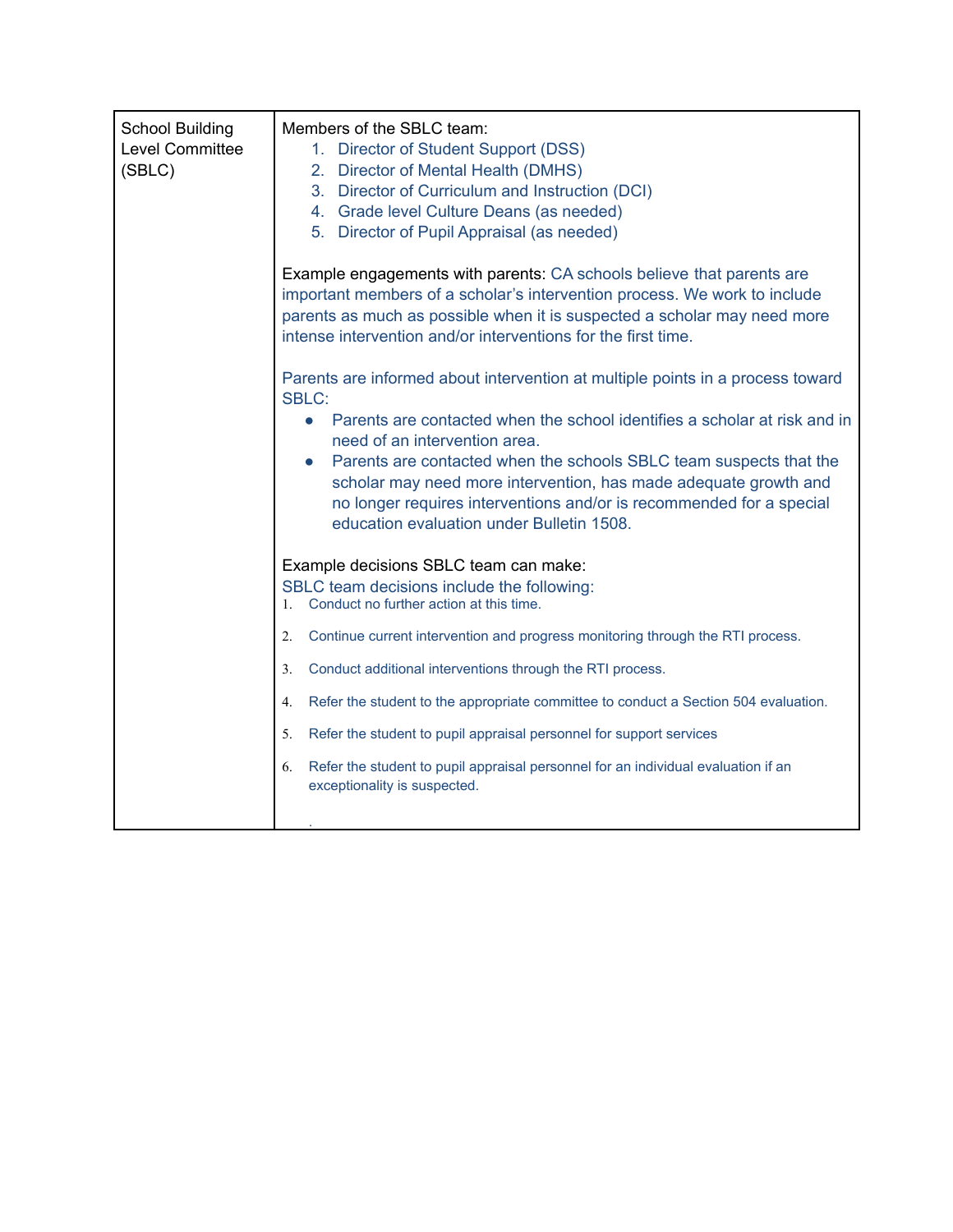| Appraisal Team | Members of appraisal team:<br>Team members always present:<br>Director of Pupil Appraisal Services (full-time team member)                                                                                                                                                                                                                                                                                                                                                                                                                                                                                                                                                                                                                                                                                                                                                                                                                                                                                                                                                                                                                                                                                                                                                                                                                                                                                                             |
|----------------|----------------------------------------------------------------------------------------------------------------------------------------------------------------------------------------------------------------------------------------------------------------------------------------------------------------------------------------------------------------------------------------------------------------------------------------------------------------------------------------------------------------------------------------------------------------------------------------------------------------------------------------------------------------------------------------------------------------------------------------------------------------------------------------------------------------------------------------------------------------------------------------------------------------------------------------------------------------------------------------------------------------------------------------------------------------------------------------------------------------------------------------------------------------------------------------------------------------------------------------------------------------------------------------------------------------------------------------------------------------------------------------------------------------------------------------|
|                |                                                                                                                                                                                                                                                                                                                                                                                                                                                                                                                                                                                                                                                                                                                                                                                                                                                                                                                                                                                                                                                                                                                                                                                                                                                                                                                                                                                                                                        |
|                | Director of Student Support and/or Intervention Compliance Coordinator<br>(full-time team<br>member)                                                                                                                                                                                                                                                                                                                                                                                                                                                                                                                                                                                                                                                                                                                                                                                                                                                                                                                                                                                                                                                                                                                                                                                                                                                                                                                                   |
|                | Team members present as needed:                                                                                                                                                                                                                                                                                                                                                                                                                                                                                                                                                                                                                                                                                                                                                                                                                                                                                                                                                                                                                                                                                                                                                                                                                                                                                                                                                                                                        |
|                | Speech Language Pathologist (full--time team member)                                                                                                                                                                                                                                                                                                                                                                                                                                                                                                                                                                                                                                                                                                                                                                                                                                                                                                                                                                                                                                                                                                                                                                                                                                                                                                                                                                                   |
|                | Social Worker/Counselor (full--time team member)                                                                                                                                                                                                                                                                                                                                                                                                                                                                                                                                                                                                                                                                                                                                                                                                                                                                                                                                                                                                                                                                                                                                                                                                                                                                                                                                                                                       |
|                | Nurse (part--time team member)                                                                                                                                                                                                                                                                                                                                                                                                                                                                                                                                                                                                                                                                                                                                                                                                                                                                                                                                                                                                                                                                                                                                                                                                                                                                                                                                                                                                         |
|                | Occupational Therapist (full-time network team member)                                                                                                                                                                                                                                                                                                                                                                                                                                                                                                                                                                                                                                                                                                                                                                                                                                                                                                                                                                                                                                                                                                                                                                                                                                                                                                                                                                                 |
|                | Physical Therapist (full-time network team member)<br>$\bullet$                                                                                                                                                                                                                                                                                                                                                                                                                                                                                                                                                                                                                                                                                                                                                                                                                                                                                                                                                                                                                                                                                                                                                                                                                                                                                                                                                                        |
|                | Adapted Physical Education Teacher (contracted team member)<br>٠                                                                                                                                                                                                                                                                                                                                                                                                                                                                                                                                                                                                                                                                                                                                                                                                                                                                                                                                                                                                                                                                                                                                                                                                                                                                                                                                                                       |
|                | Audiologist (contracted team member)                                                                                                                                                                                                                                                                                                                                                                                                                                                                                                                                                                                                                                                                                                                                                                                                                                                                                                                                                                                                                                                                                                                                                                                                                                                                                                                                                                                                   |
|                | Orientation and Mobility (contracted team member)                                                                                                                                                                                                                                                                                                                                                                                                                                                                                                                                                                                                                                                                                                                                                                                                                                                                                                                                                                                                                                                                                                                                                                                                                                                                                                                                                                                      |
|                | Doctor (contracted team member)                                                                                                                                                                                                                                                                                                                                                                                                                                                                                                                                                                                                                                                                                                                                                                                                                                                                                                                                                                                                                                                                                                                                                                                                                                                                                                                                                                                                        |
|                | Example engagements with parents: CA schools believe that parents are<br>important members of a scholar's evaluation process. We work to include<br>parents from the time a scholar is identified as needing further<br>intervention to the time the report is disseminated. We believe that<br>partnership with parents is central to this process and provide multiple<br>access points for them to be meaningfully included.<br>Parents are contacted at many points in the evaluation process:<br>1. Parents are contacted when the school identifies a scholar at risk<br>and in need of an intervention area.<br>2. Parents are contacted when the schools SBLC team suspects that<br>the scholar may need more intervention, has made adequate<br>no longer requires interventions<br>growth<br>and<br>and/or<br>is is<br>recommended for a special education evaluation under Bulletin<br>1508.<br>Parents are present for initial meeting to finalize decision to<br>3.<br>evaluate scholar, and sign consent for evaluation at this time.<br>4. Parents participate as a part of the evaluation process, including<br>being interviewed as a part of the evaluation.<br>Parents are present at the time the evaluation is disseminated to<br>5.<br>the IEP team.<br>6. Parents are invited and present at the IEP (30 days after<br>evaluation dissemination) to incorporate the new evaluation into<br>their scholar's IEP. |
|                | Example decisions appraisal team can make:                                                                                                                                                                                                                                                                                                                                                                                                                                                                                                                                                                                                                                                                                                                                                                                                                                                                                                                                                                                                                                                                                                                                                                                                                                                                                                                                                                                             |
|                | Scholar qualifies for disability under IDEA-- initial identification                                                                                                                                                                                                                                                                                                                                                                                                                                                                                                                                                                                                                                                                                                                                                                                                                                                                                                                                                                                                                                                                                                                                                                                                                                                                                                                                                                   |
|                | for scholars to qualify for special education the first time.                                                                                                                                                                                                                                                                                                                                                                                                                                                                                                                                                                                                                                                                                                                                                                                                                                                                                                                                                                                                                                                                                                                                                                                                                                                                                                                                                                          |
|                |                                                                                                                                                                                                                                                                                                                                                                                                                                                                                                                                                                                                                                                                                                                                                                                                                                                                                                                                                                                                                                                                                                                                                                                                                                                                                                                                                                                                                                        |
|                | Scholar no longer qualifies for disability under IDEA-- scholar<br>$\bullet$                                                                                                                                                                                                                                                                                                                                                                                                                                                                                                                                                                                                                                                                                                                                                                                                                                                                                                                                                                                                                                                                                                                                                                                                                                                                                                                                                           |
|                | no longer meets requirements to receive special education<br>services.                                                                                                                                                                                                                                                                                                                                                                                                                                                                                                                                                                                                                                                                                                                                                                                                                                                                                                                                                                                                                                                                                                                                                                                                                                                                                                                                                                 |
|                | Scholar needs a more (or less) restrictive environment to meet                                                                                                                                                                                                                                                                                                                                                                                                                                                                                                                                                                                                                                                                                                                                                                                                                                                                                                                                                                                                                                                                                                                                                                                                                                                                                                                                                                         |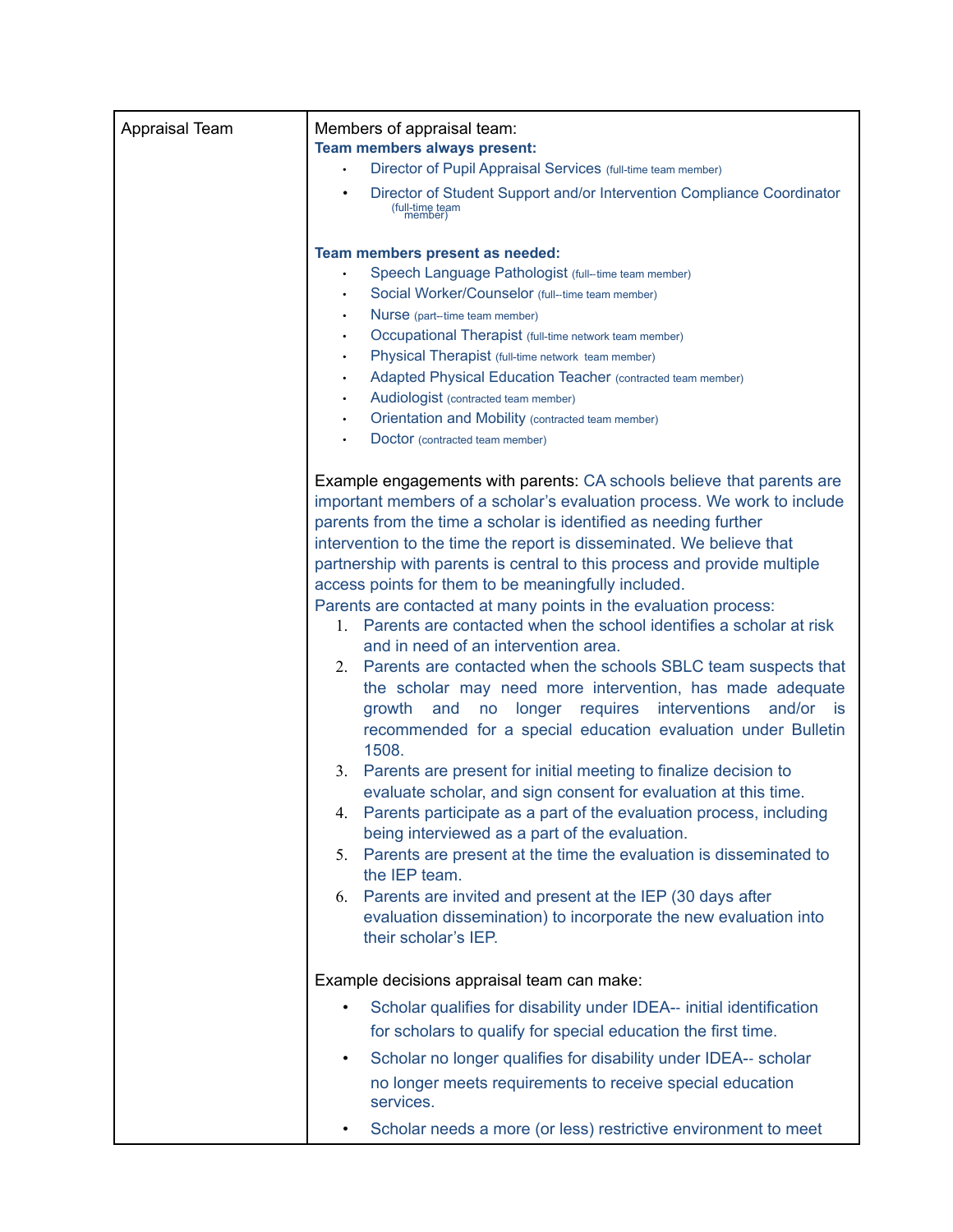| basic reading.)<br>All decisions are accompanied with recommendations by<br>$\bullet$<br>the evaluation team on next steps given any of the above<br>decisions                                         |
|--------------------------------------------------------------------------------------------------------------------------------------------------------------------------------------------------------|
| their educational, social emotional, and/or functional needs.<br>Scholar's disability category has changed. (For example,<br>$\bullet$<br>scholar changes from SLI (speech only) to SLD in the area of |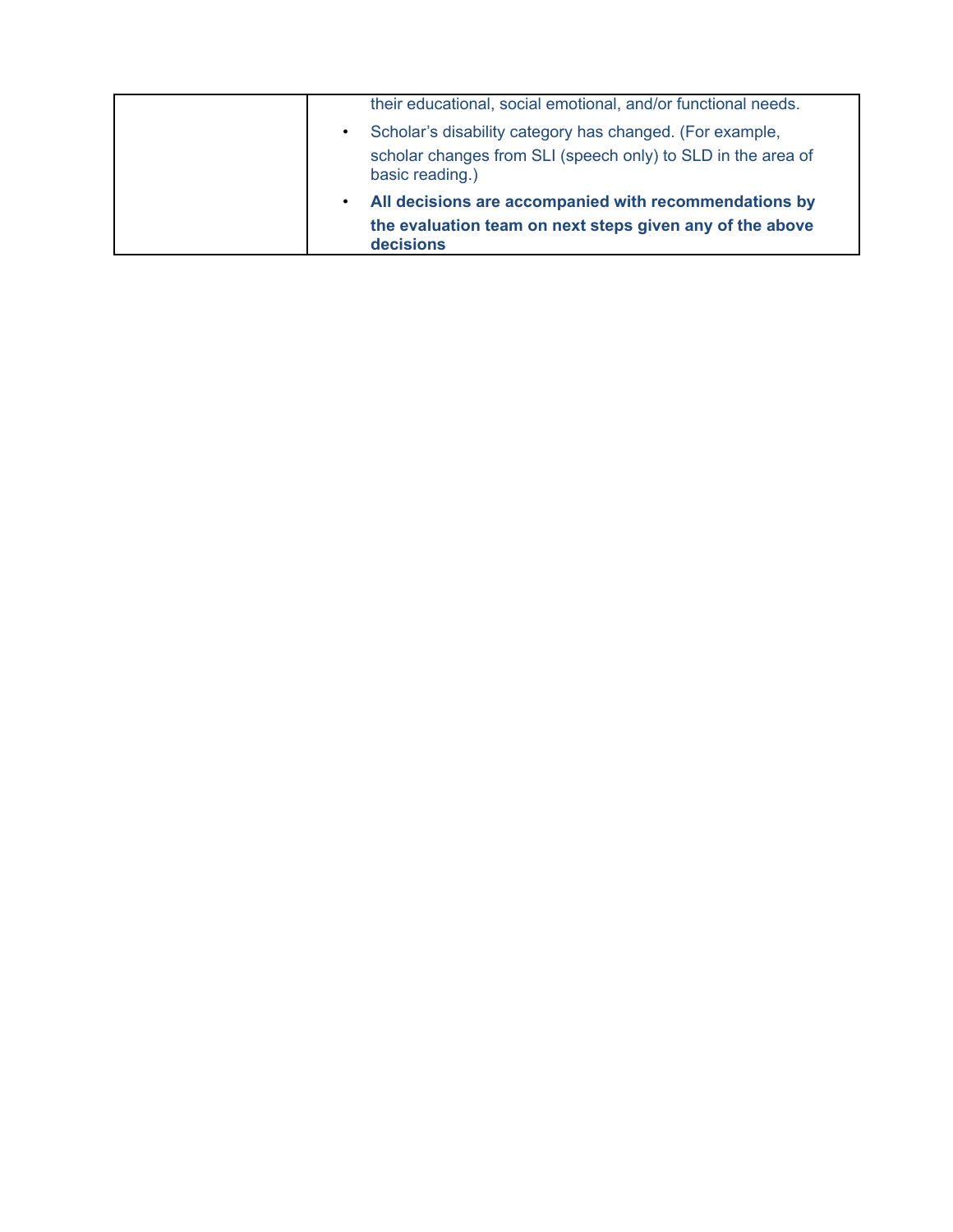|                                                      | Instructional and Related Services Provision and Staffing                                                                                                                                                                                                                                                                                                                                                                                                                                                                                                                                                                                                                                                                                                                                                                                                                                                                                                                                                                                                                                                                                                                                 |  |
|------------------------------------------------------|-------------------------------------------------------------------------------------------------------------------------------------------------------------------------------------------------------------------------------------------------------------------------------------------------------------------------------------------------------------------------------------------------------------------------------------------------------------------------------------------------------------------------------------------------------------------------------------------------------------------------------------------------------------------------------------------------------------------------------------------------------------------------------------------------------------------------------------------------------------------------------------------------------------------------------------------------------------------------------------------------------------------------------------------------------------------------------------------------------------------------------------------------------------------------------------------|--|
| Specialized Instruction                              | # Special Education Teachers: 10<br># Paraprofessionals: 11<br>Examples of curricula:                                                                                                                                                                                                                                                                                                                                                                                                                                                                                                                                                                                                                                                                                                                                                                                                                                                                                                                                                                                                                                                                                                     |  |
|                                                      | Content and curriculum are individualized by specialized<br>program, RTI based intervention and/or course scholar is<br>enrolled in. Most content curricula is written by the CA<br>curriculum team, which includes both academic interventionists<br>and special education teachers. Some other curriculums and<br>interventions that are used (based on scholar need) include:<br>LearnZillion<br>$\circ$<br><b>Phonics Boost/Blitz</b><br>$\circ$<br><b>Wilson Reading System</b><br>$\circ$<br>Guided Reading (Engage, Embark, etc.)<br>$\circ$<br>Khan Academy, Tenmarks<br>$\circ$<br>All curricula is selected for each individual scholar based on their quarterly<br>benchmarks as outlined in their Individualized Education Plan (IEP).<br>Success/mastery toward IEP goals and progress in general education is<br>returned to quarterly and reviewed to ensure scholar is making<br>progress. If scholar is not making progress, families are notified via the<br>IEP Progress Reporting process. This may trigger an IEP team meeting<br>to explore a different and more effective way to ensure scholar<br>progress, which may include a change in curricular programming. |  |
| Speech/language                                      | # On staff or contracted from external provider:<br>Carver employs one full-time speech language pathologist and<br>is also supported by CA's full-time speech language<br>pathologist.<br>If not currently providing service, plan to deliver service in future: n/a                                                                                                                                                                                                                                                                                                                                                                                                                                                                                                                                                                                                                                                                                                                                                                                                                                                                                                                     |  |
| Audiology                                            | # On staff or contracted from external provider: Collegiate Academies<br>schools have a contract agreement with New Orleans Speech and Hearing<br>to provide Audiology services per individual scholar need.<br>If not currently providing service, plan to deliver service in future: n/a                                                                                                                                                                                                                                                                                                                                                                                                                                                                                                                                                                                                                                                                                                                                                                                                                                                                                                |  |
| Counseling<br>(mental health and<br>other therapies) | # On staff or contracted from external provider:<br>Carver has four full-time mental health providers on staff.<br>If not currently providing service, plan to deliver service in<br>future n/a                                                                                                                                                                                                                                                                                                                                                                                                                                                                                                                                                                                                                                                                                                                                                                                                                                                                                                                                                                                           |  |
| Occupational therapy                                 | # On staff or contracted from external provider:<br>Collegiate Academies has on staff one full--time Occupational<br>Therapist.<br>If not currently providing service, plan to deliver service in future: n/a                                                                                                                                                                                                                                                                                                                                                                                                                                                                                                                                                                                                                                                                                                                                                                                                                                                                                                                                                                             |  |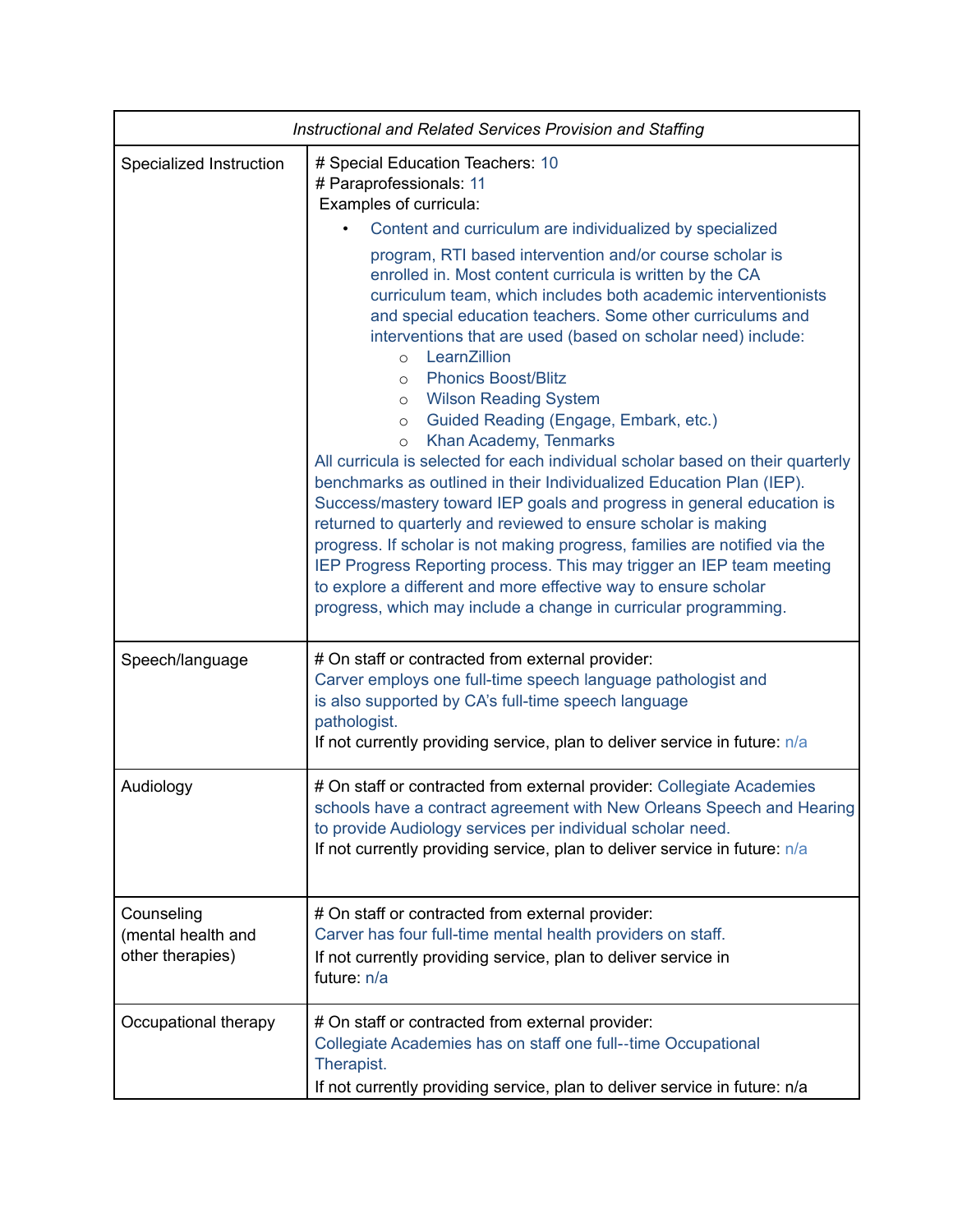| Physical therapy                                                                               | # On staff or contracted from external provider:<br>Collegiate Academies has on staff one full--time Physical Therapist.<br>If not currently providing service, plan to deliver service in future: n/a                                                                                                                                                                                                                                                                                                                                                                                                                                                                                                                                                                 |
|------------------------------------------------------------------------------------------------|------------------------------------------------------------------------------------------------------------------------------------------------------------------------------------------------------------------------------------------------------------------------------------------------------------------------------------------------------------------------------------------------------------------------------------------------------------------------------------------------------------------------------------------------------------------------------------------------------------------------------------------------------------------------------------------------------------------------------------------------------------------------|
| <b>Health/Nursing services</b>                                                                 | # On staff or contracted from external provider:<br>All Collegiate Academies schools have a part-time nurse on campus<br>and contract with a part--time doctor to provide health and nursing<br>services. If not currently providing service, plan to deliver service in<br>future: n/a                                                                                                                                                                                                                                                                                                                                                                                                                                                                                |
| Orientation and mobility<br>services and<br>accessibility (including<br>interpreting services) | Describe accessibility accommodations that are available to students:<br>Orientation and mobility services at Collegiate Academies work to meet the<br>need of individual scholars as defined by their IEP team, special education<br>evaluation and further screenings. Some accommodations that can be<br>made available to a scholar based include; Braille, training with assistive<br>technology, interpreting, etc.                                                                                                                                                                                                                                                                                                                                              |
|                                                                                                | Collegiate Academies contracts with an Orientation and Mobility provider,<br>as well as a Teacher of the Visually Impaired, to ensure that scholars are<br>evaluated and provided with services. Examples of supports that<br>Collegiate Academies offers are comprehensive orientation and mobility<br>evaluation, IEP development, training for staff, parents, and scholars.<br>Additional accommodations that Collegiate Academies offers are<br>instruction in the use of white mobility cane, trailing skills, and sighted<br>guide techniques, instruction to enhance skills for landmarking, sensory<br>exploration, problem solving, planning routes/reverse routes, managing<br>crowds, and finding help when needed, and orientation to the<br>environment. |
|                                                                                                | # On staff or contracted from external provider:<br>Collegiate Academies contracts with an Orientation and Mobility                                                                                                                                                                                                                                                                                                                                                                                                                                                                                                                                                                                                                                                    |
|                                                                                                | provider. If not currently providing service, plan to deliver service in<br>future: n/a                                                                                                                                                                                                                                                                                                                                                                                                                                                                                                                                                                                                                                                                                |
| Adaptive<br>physical<br>education                                                              | # On staff or contracted from external provider:<br>GWC will provide services with a shared Adapted Physical Education teacher<br>that additionally will work at other CA campuses to ensure all students in need<br>of APE are adequately served.<br>If not currently providing service, plan to deliver service in future: Services<br>were temporarily suspended during the 20-21 School Year due to COVID<br>protocols during virtual learning. APE will resume next school year and<br>compensatory plans will be offered where appropriate.                                                                                                                                                                                                                      |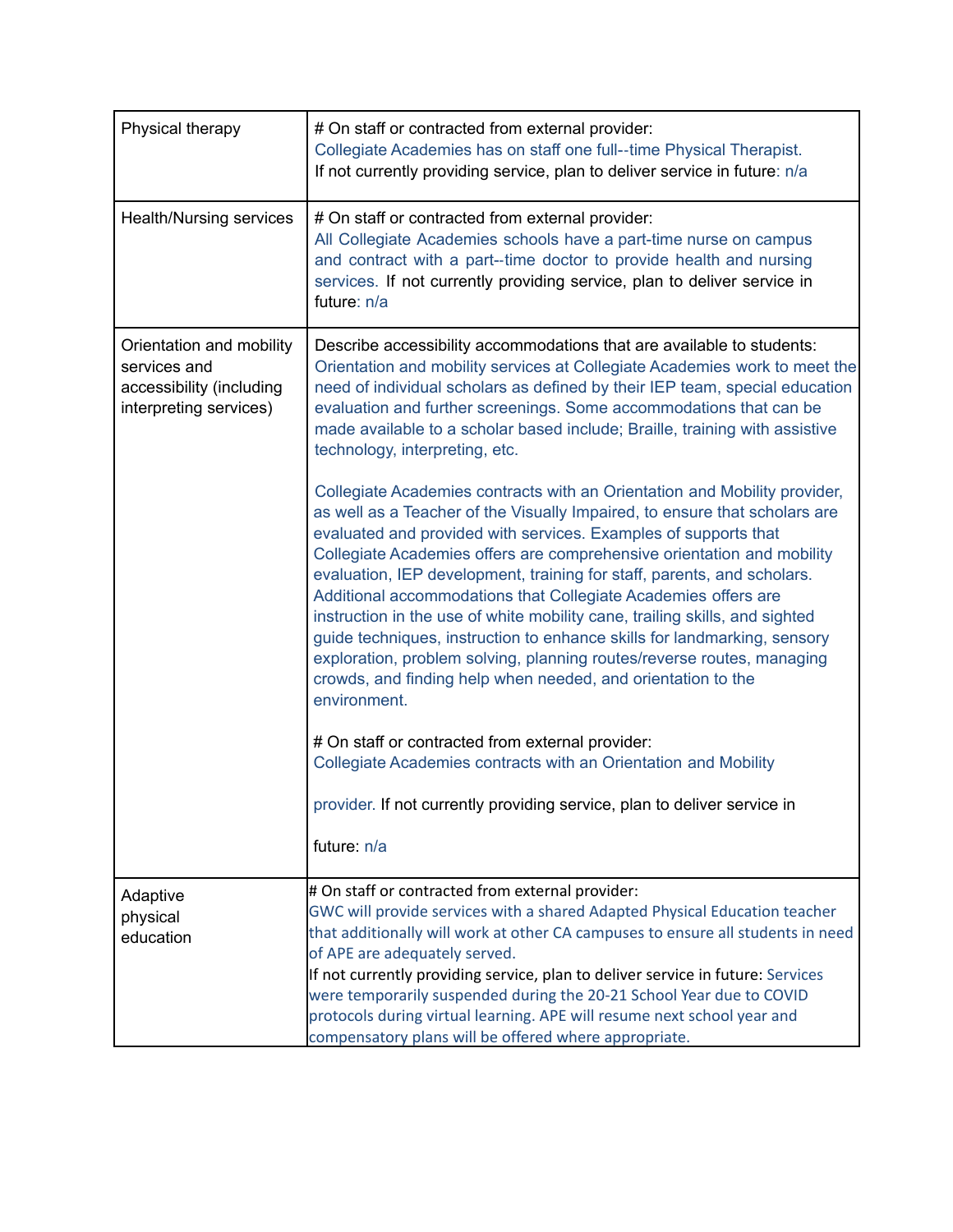| Specialized<br>Transportation | Methods of transportation:<br>Collegiate Academies contract with our bus provider includes specialized<br>transportation for scholars as outlined on their Individualized Education<br>Plan (IEP).<br>If not currently providing service, plan to deliver service in future: n/a |
|-------------------------------|----------------------------------------------------------------------------------------------------------------------------------------------------------------------------------------------------------------------------------------------------------------------------------|
|                               |                                                                                                                                                                                                                                                                                  |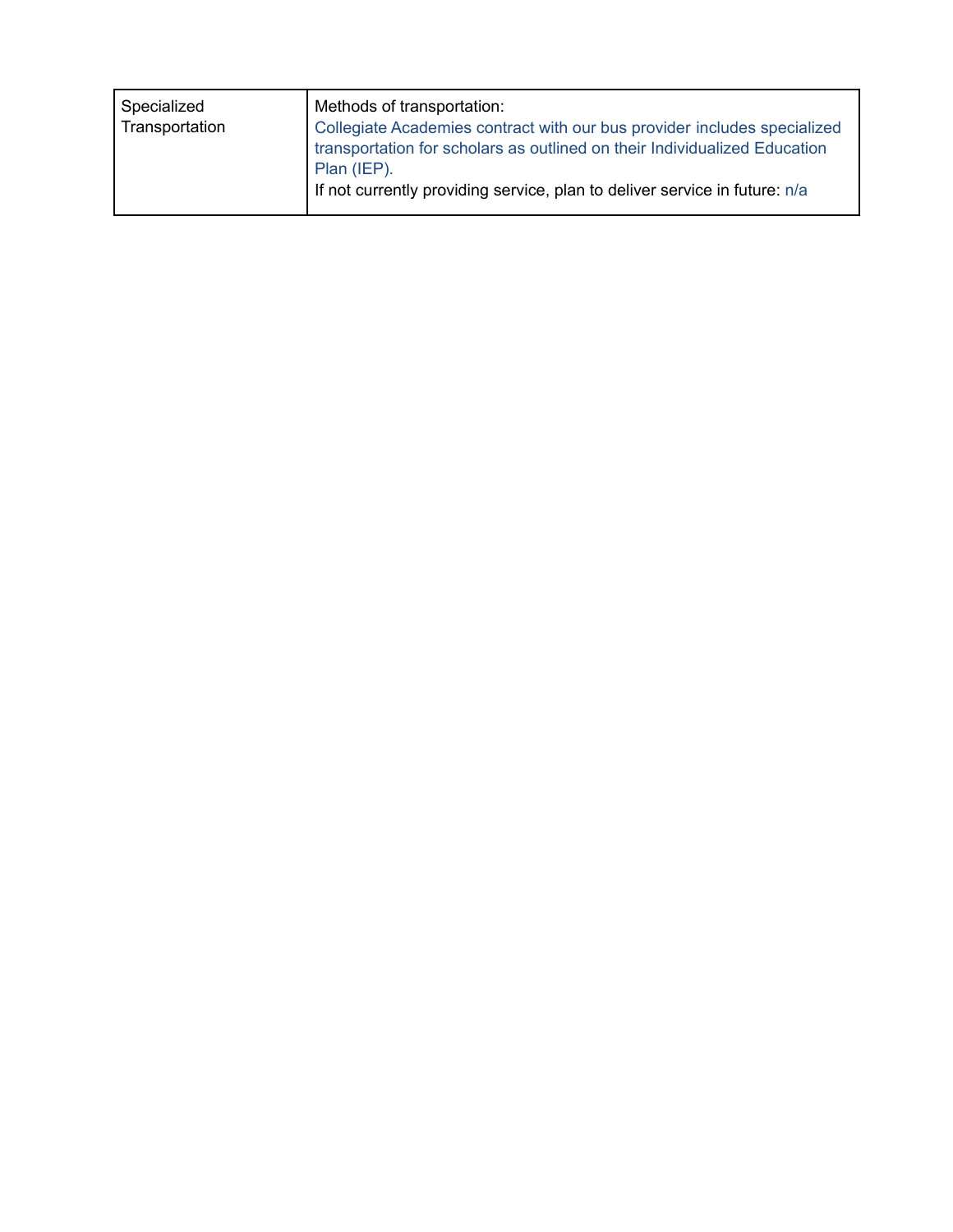| Assistive Technology | Examples of supports:<br>Any scholar in a Collegiate Academies school can access appropriate<br>assistive technology in a variety of ways to ensure they are maximally<br>independent in their courses and life. Assistive Technology partners and<br>providers include: |                                                                                                                                                                                                                                                                                                                                                   |
|----------------------|--------------------------------------------------------------------------------------------------------------------------------------------------------------------------------------------------------------------------------------------------------------------------|---------------------------------------------------------------------------------------------------------------------------------------------------------------------------------------------------------------------------------------------------------------------------------------------------------------------------------------------------|
|                      |                                                                                                                                                                                                                                                                          | 1. CA has an active partnership with LATI to assist schools and<br>scholars appropriately identify individual scholar assistive<br>technology needs and resources.<br>2. CA's Speech Pathology department works to identify, outfit and<br>train scholars on how to use meaningful and personalized<br><b>Augmentative Communication Devices.</b> |
|                      |                                                                                                                                                                                                                                                                          | 3. CA contracts with Lighthouse for the blind to ensure any devices<br>that specifically would assist scholars with vision and hearing<br>based needs are appropriately identified and provided.                                                                                                                                                  |
|                      |                                                                                                                                                                                                                                                                          | 4. CA's Occupational Therapist works with families and the school<br>to ensure all needed assistive technology is present to ensure<br>effective participation in classroom curriculum.                                                                                                                                                           |

| E. Description of how the school plans to provide the continuum of special education<br>placements for students whose IEP placement is outside of the regular education setting |                                                   |                                                          |
|---------------------------------------------------------------------------------------------------------------------------------------------------------------------------------|---------------------------------------------------|----------------------------------------------------------|
|                                                                                                                                                                                 | School--based Supports<br>(in--school)            |                                                          |
| <b>Description of Supports</b><br>within Inclusion                                                                                                                              | <b>Description of Supports</b><br>within Resource | <b>Description of Supports</b><br>within Self--Contained |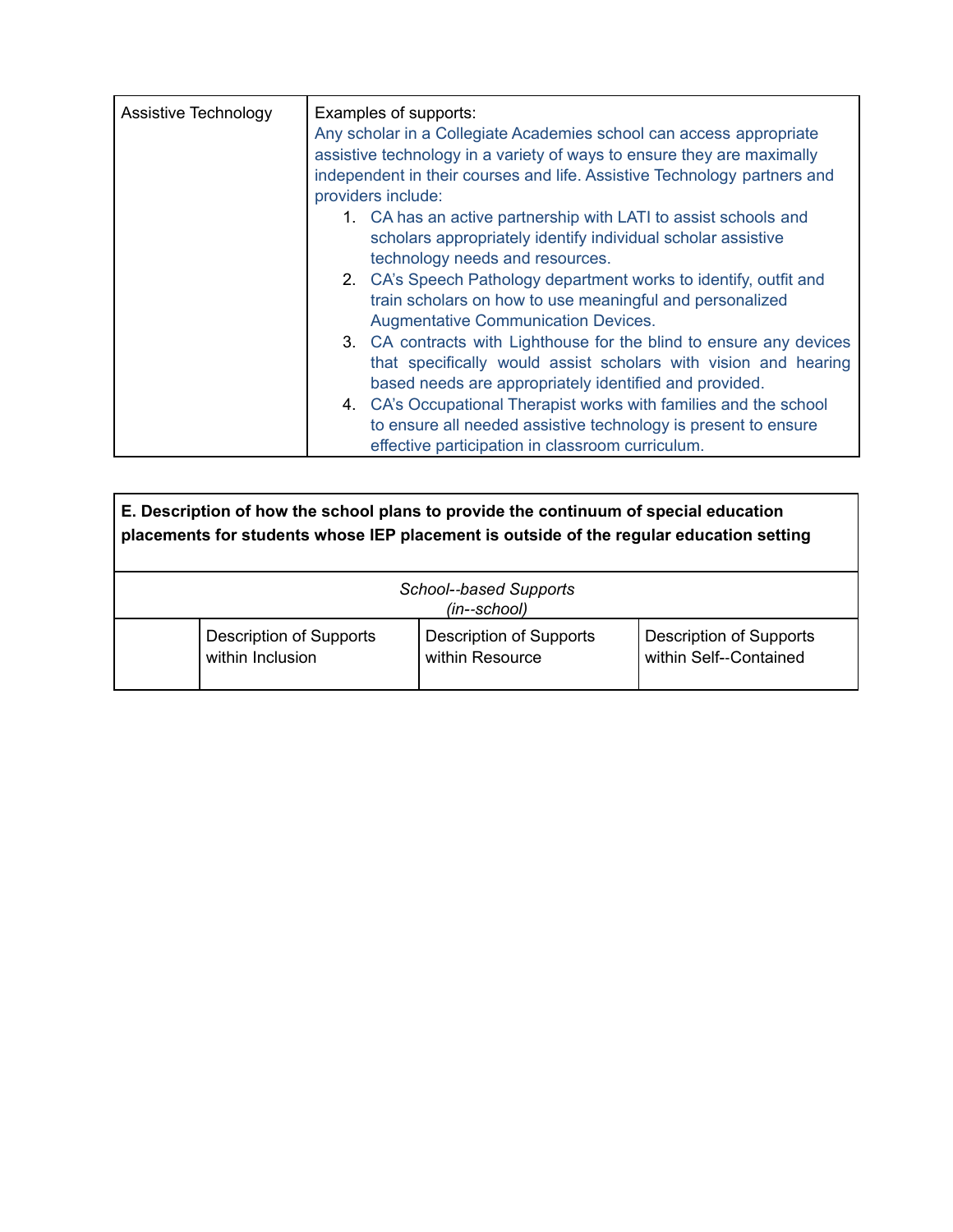| $9/T9 - 12$                                  | - GWC has special education teachers<br>providing case management services<br>and inclusion support, including<br>specially designed instruction within the<br>general education classroom. In<br>collaboration with teachers, the<br>Director of Student Support will lead<br><b>EWS (Early Warning Systems)</b><br>intervention implementation. As a part<br>of EWS, targeted data metrics will be<br>reviewed regularly to ensure all<br>scholars are on track for meeting<br>appropriate and rigorous goals, and if<br>not on track, interventions are quickly<br>initiated.<br>All Collegiate Academies schools<br>provide a robust multi--tiered system of<br>supports, including reading<br>intervention, math intervention,<br>targeted mental health services and a<br>behavior intervention continuum.<br>Every Collegiate Academies scholar<br>with an Individualized Education Plan<br>has a case manager that regularly<br>monitors their data, partners with<br>teachers, partners with families and<br>works with the scholar to ensure<br>success toward IEP goals and goals<br>within general education curriculum<br>through a variety of tools and<br>resources. **<br>**Collegiate Academies (CA) schools work to provide a continuum of services to ensure that every<br>scholar is in their least restricted environment and constantly working toward their rigorous post--high<br>school opportunity. Every CA school works with the IEP team, including the family and scholar, to<br>ensure that each scholar is participating in the programming that will most benefit every individual |                            | - Collegiate Academies schools<br>provide resource-- style courses<br>to serve the needs of scholars<br>who need more support<br>academically and/or<br>social--emotionally to reach their<br>IEP, course and post--high<br>school goals.**<br>scholars pathway toward success. This does not always perfectly fit into the three categories listed                                                                                                                                                                                                                       | -- Collegiate Academies schools<br>provide self-- contained program<br>supports to serve the needs of<br>scholars with more intense<br>academic and/or social emotional<br>needs to reach their IEP, course<br>and post--high school goals.** |
|----------------------------------------------|---------------------------------------------------------------------------------------------------------------------------------------------------------------------------------------------------------------------------------------------------------------------------------------------------------------------------------------------------------------------------------------------------------------------------------------------------------------------------------------------------------------------------------------------------------------------------------------------------------------------------------------------------------------------------------------------------------------------------------------------------------------------------------------------------------------------------------------------------------------------------------------------------------------------------------------------------------------------------------------------------------------------------------------------------------------------------------------------------------------------------------------------------------------------------------------------------------------------------------------------------------------------------------------------------------------------------------------------------------------------------------------------------------------------------------------------------------------------------------------------------------------------------------------------------------------------------------------------------------------------|----------------------------|---------------------------------------------------------------------------------------------------------------------------------------------------------------------------------------------------------------------------------------------------------------------------------------------------------------------------------------------------------------------------------------------------------------------------------------------------------------------------------------------------------------------------------------------------------------------------|-----------------------------------------------------------------------------------------------------------------------------------------------------------------------------------------------------------------------------------------------|
|                                              |                                                                                                                                                                                                                                                                                                                                                                                                                                                                                                                                                                                                                                                                                                                                                                                                                                                                                                                                                                                                                                                                                                                                                                                                                                                                                                                                                                                                                                                                                                                                                                                                                     |                            | above. A scholar can be included in a special program (as listed below), but that does not mean that<br>their services in that program are self-contained. Our special programs and services act as a part of<br>the larger school community to ensure that every scholar is able to access the community<br>academically, socially and functionally to the greatest extent possible and appropriate.                                                                                                                                                                     |                                                                                                                                                                                                                                               |
|                                              | Description of extended<br>school year services:                                                                                                                                                                                                                                                                                                                                                                                                                                                                                                                                                                                                                                                                                                                                                                                                                                                                                                                                                                                                                                                                                                                                                                                                                                                                                                                                                                                                                                                                                                                                                                    |                            | Identification: Scholars are identified as needing extended school year<br>services by screenings categories outlined on their IEP and using data that<br>is aligned to their IEP's instructional plans.<br>Delivery: Collegiate Academies' schools provide extended school year<br>services to scholars that qualify for individual screening areas. Extended<br>year services are delivered alongside typical summer school and<br>individualized based on scholar's need and least restrictive environment as<br>outlined in their Extended School Year IEP (ESY IEP). |                                                                                                                                                                                                                                               |
| Description of<br>specialized<br>program(s): |                                                                                                                                                                                                                                                                                                                                                                                                                                                                                                                                                                                                                                                                                                                                                                                                                                                                                                                                                                                                                                                                                                                                                                                                                                                                                                                                                                                                                                                                                                                                                                                                                     | recommendations. Delivery: | Criteria for participation: IEP Team recommendations based on academic,<br>social and functional data and special education evaluation<br>Collegiate Academies Schools work to provide a continuum of special<br>education and intervention services and programming. Specialized<br>programs that exist within this continuum of services include:                                                                                                                                                                                                                       |                                                                                                                                                                                                                                               |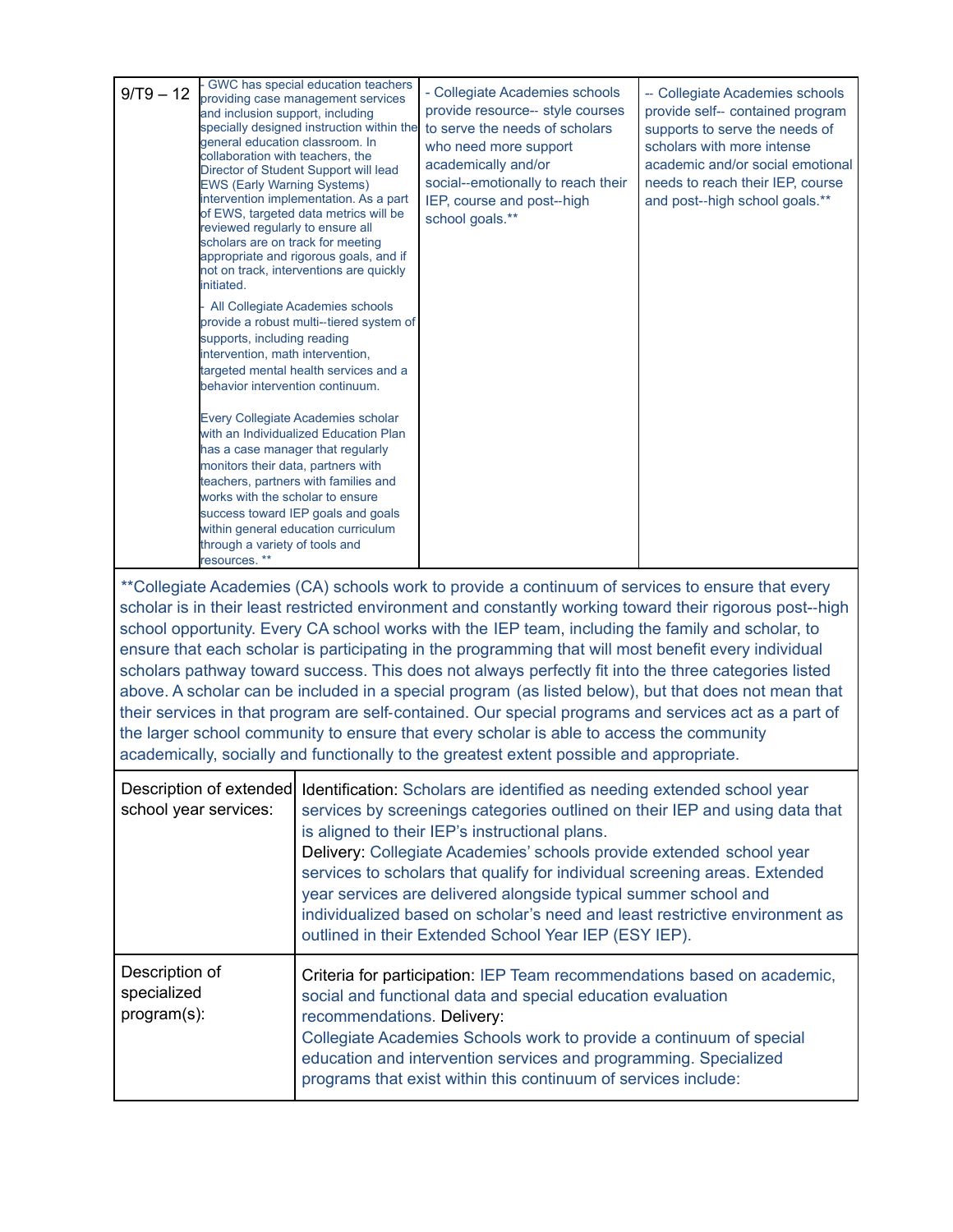- REACH
	- o Supports in this program include courses and services that work toward goals in the areas of developmental literacy and math alongside building transition skills to support scholars as they progress toward rigorous post-‐high school opportunities. Participation in this program can resemble what may be deemed more of a self-‐contained style of instruction for some scholars, while it may resemble more of a resource style of instruction for other scholars.
	- o Scholars participating in REACH participate in targeted transition instruction and typically have an on-‐ campus internship to generalize employment skills.
	- o The teacher and case manager for this program works to provide holistic supports by regularly collaborating with the speech pathologist, mental health professional and other related service providers serving scholars in the program.
	- o All scholars that participate in the program meaningfully participate in larger school-‐wide structures, activities and events.
	- *o A typical disability category of a scholar participating in this program include; mild Intellectual Disability and Autism. However, it is critical to note that Collegiate Academies schools do not place in programs based on disability category.*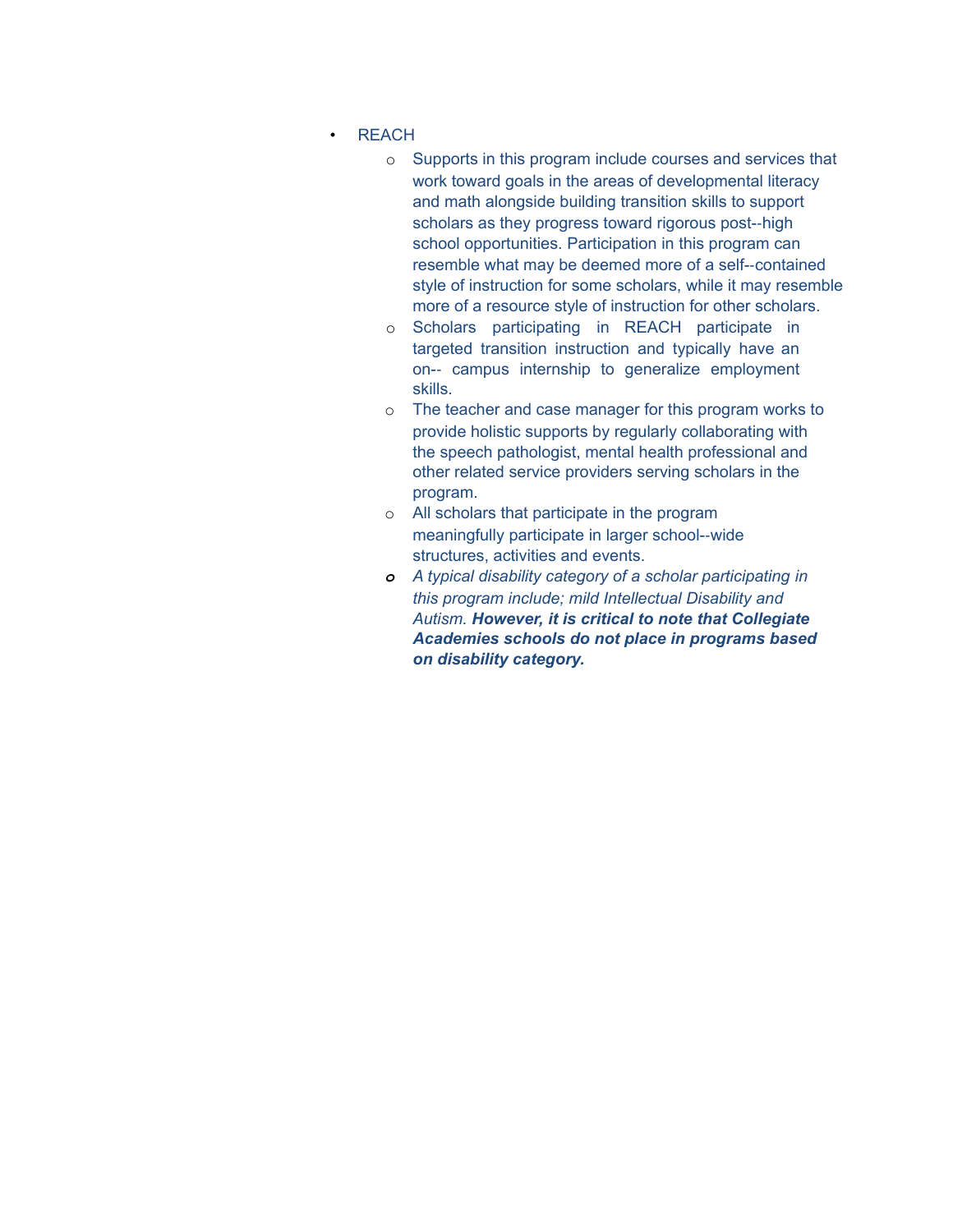| <b>Essential Skills</b>                                                                                                                                                                                                                                                                                                                                                                                                                                                                                                                                                                                                                                                                                                                                                                                                                     |
|---------------------------------------------------------------------------------------------------------------------------------------------------------------------------------------------------------------------------------------------------------------------------------------------------------------------------------------------------------------------------------------------------------------------------------------------------------------------------------------------------------------------------------------------------------------------------------------------------------------------------------------------------------------------------------------------------------------------------------------------------------------------------------------------------------------------------------------------|
| Supports in this program include courses and services that<br>$\circ$<br>work toward goals in the areas of developmental literacy<br>and math alongside building transition skills to support<br>scholars as they progress toward rigorous post--high<br>school opportunities. Participation in this program can<br>resemble what may be deemed more of a self--contained<br>style of instruction for some scholars, while it may resemble<br>more of a resource style of instruction for other scholars.<br>Scholars participating in Essential Skills participate in<br>$\circ$<br>targeted transition instruction and typically have an<br>on--campus internship to generalize employment skills.<br>Assistive technology identification, education and supports<br>$\circ$<br>that work toward independence are strategically addressed |
| for scholars in need of devices.                                                                                                                                                                                                                                                                                                                                                                                                                                                                                                                                                                                                                                                                                                                                                                                                            |
| The teacher and case manager for this program works to<br>$\circ$<br>provide holistic supports by regularly collaborating with<br>the speech pathologist, mental health professional and<br>other related service providers serving scholars in the<br>program.                                                                                                                                                                                                                                                                                                                                                                                                                                                                                                                                                                             |
| All scholars that participate in the program<br>$\circ$                                                                                                                                                                                                                                                                                                                                                                                                                                                                                                                                                                                                                                                                                                                                                                                     |
| meaningfully participate in larger school--wide                                                                                                                                                                                                                                                                                                                                                                                                                                                                                                                                                                                                                                                                                                                                                                                             |
| structures, activities and events.                                                                                                                                                                                                                                                                                                                                                                                                                                                                                                                                                                                                                                                                                                                                                                                                          |
| A typical disability category of a scholar participating in this<br>$\circ$<br>program include moderate to severe Intellectual Disability<br>and Autism. However, it is critical to note that Collegiate<br>Academies schools do not place in programs based on<br>disability category.                                                                                                                                                                                                                                                                                                                                                                                                                                                                                                                                                     |
|                                                                                                                                                                                                                                                                                                                                                                                                                                                                                                                                                                                                                                                                                                                                                                                                                                             |
| Journey Program (JP)                                                                                                                                                                                                                                                                                                                                                                                                                                                                                                                                                                                                                                                                                                                                                                                                                        |
| Scholars participating in the Journey Program have access<br>$\circ$<br>to a continuum of academic supports based on<br>individualized needs.                                                                                                                                                                                                                                                                                                                                                                                                                                                                                                                                                                                                                                                                                               |
| Scholars participating in the Journey Program receive<br>$\circ$<br>increase counseling and mental health supports throughout<br>their day.                                                                                                                                                                                                                                                                                                                                                                                                                                                                                                                                                                                                                                                                                                 |
| Scholars participating in the Journey Program participate in<br>$\circ$<br>increased positive behavior incentive programming based<br>on progress toward their individualized behavior and social<br>goals.                                                                                                                                                                                                                                                                                                                                                                                                                                                                                                                                                                                                                                 |
| Scholars participating in the Journey Program all<br>$\circ$<br>have individualized behavior intervention plans<br>(BIPs).                                                                                                                                                                                                                                                                                                                                                                                                                                                                                                                                                                                                                                                                                                                  |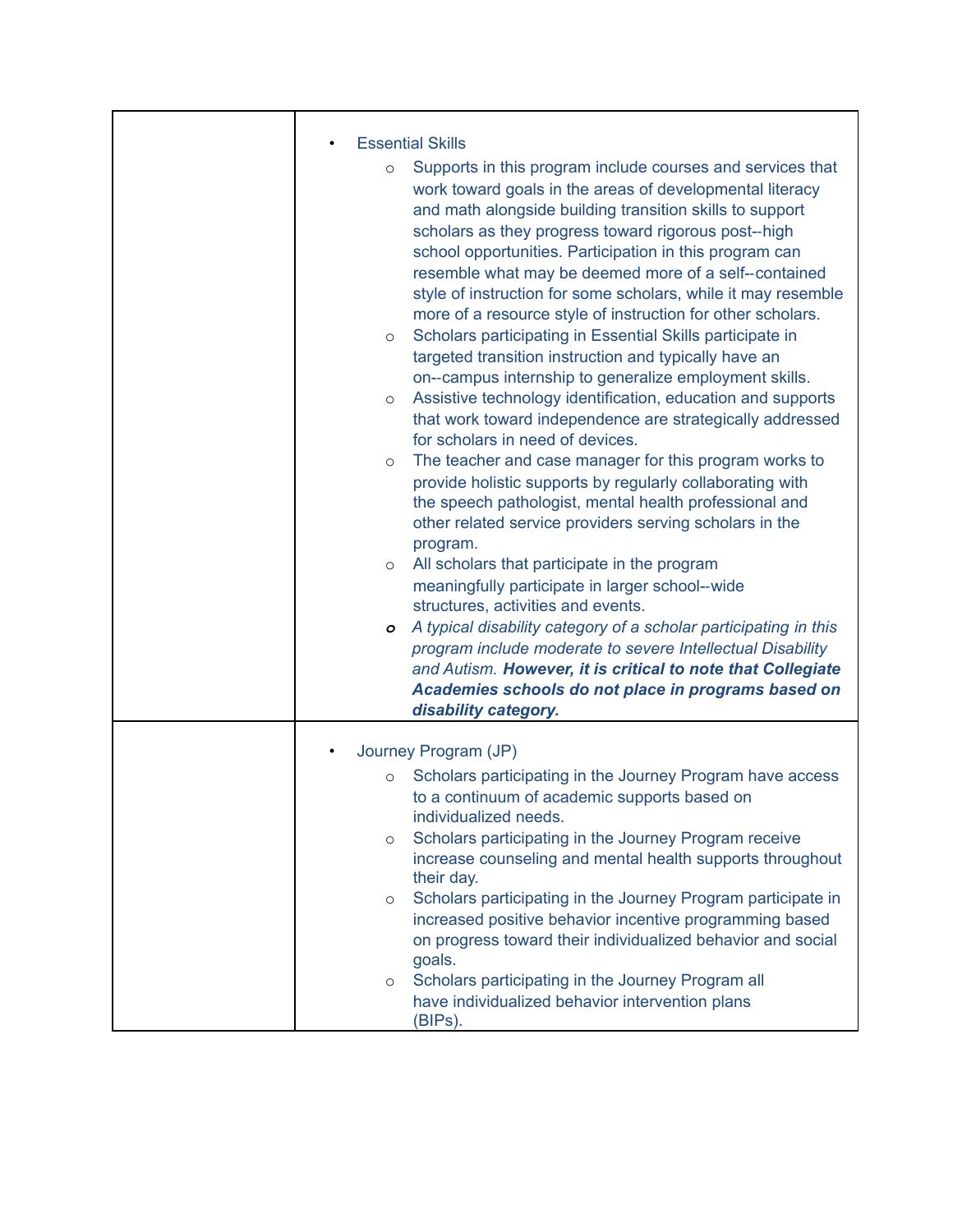|                         | <b>Criteria for Participation:</b><br>All Collegiate Academies scholars are eligible to participate in Restorative<br>Programming (CARe) at CA schools. Scholars participate in CARe<br>programming when they are involved in disciplinary incidents. CARe<br>programming shifts the approach of discipline to a practice that is restorative in<br>an effort to lower suspensions, increase scholar engagement and academic<br>success.<br>Delivery:<br>CARe serves all scholars at Collegiate Academies' networks, including                                                                                                                                                                                                                                                                                                                                                                                                                                                                                                                                                                                     |
|-------------------------|--------------------------------------------------------------------------------------------------------------------------------------------------------------------------------------------------------------------------------------------------------------------------------------------------------------------------------------------------------------------------------------------------------------------------------------------------------------------------------------------------------------------------------------------------------------------------------------------------------------------------------------------------------------------------------------------------------------------------------------------------------------------------------------------------------------------------------------------------------------------------------------------------------------------------------------------------------------------------------------------------------------------------------------------------------------------------------------------------------------------|
|                         | scholars with disabilities, with restorative centers on every campus. While<br>scholars participate in restorative practices, they also receive support with<br>their academic and related service (Speech, Mental Health, etc.) needs as<br>outlined in their Individualized Education Plan (IEP).<br>While participating in restorative programming, scholars focus on restoring<br>$\bullet$<br>relationships that were harmed.<br>As a part of this process, scholars receive assistance in planning,<br>$\bullet$<br>practicing and having restorative conversations with the community<br>member harmed during the infraction. The restorative center teammates<br>also provide the warm--accountability and support in ensuring that scholars<br>have the conversation and reflect on how to approach the situation<br>differently in the future.<br>Additionally, scholars receive support in choosing a restorative approach<br>from the restorative center team, which includes both mental health<br>professionals and teachers.<br>Restorative Center teammates also work closely with data to suggest |
|                         | additional interventions that a scholar may need if trends suggest the need<br>for more intensive intervention.<br>In the instance that a scholar is not ready to repair their relationship with<br>$\bullet$<br>the community and stays in the restorative center for more than a couple of<br>hours they continue their course--work on a bank of computers that<br>classroom teachers keep current. Center staff can administer exams.<br>A referral to the center does not mean a student has to sit out sports and<br>other extracurricular activities.                                                                                                                                                                                                                                                                                                                                                                                                                                                                                                                                                       |
|                         | Community--based Supports (out--of--school)                                                                                                                                                                                                                                                                                                                                                                                                                                                                                                                                                                                                                                                                                                                                                                                                                                                                                                                                                                                                                                                                        |
| <b>Key Partnerships</b> | Partner and services provided:<br>Collegiate Academies partner with a number of agencies to ensure our<br>scholars have the services they need. Some of the many critical<br>partnerships include:                                                                                                                                                                                                                                                                                                                                                                                                                                                                                                                                                                                                                                                                                                                                                                                                                                                                                                                 |
|                         | <b>Louisiana Rehabilitation Services</b>                                                                                                                                                                                                                                                                                                                                                                                                                                                                                                                                                                                                                                                                                                                                                                                                                                                                                                                                                                                                                                                                           |
|                         | <b>Metropolitan Human Services District</b><br>٠                                                                                                                                                                                                                                                                                                                                                                                                                                                                                                                                                                                                                                                                                                                                                                                                                                                                                                                                                                                                                                                                   |
|                         | Mental Health Rehabilitation Agencies (differ based on<br>٠<br>scholar need.)                                                                                                                                                                                                                                                                                                                                                                                                                                                                                                                                                                                                                                                                                                                                                                                                                                                                                                                                                                                                                                      |
|                         | Coordinated Systems of Care (CSOC) (depending on scholar<br>need.)                                                                                                                                                                                                                                                                                                                                                                                                                                                                                                                                                                                                                                                                                                                                                                                                                                                                                                                                                                                                                                                 |
|                         | Community--Based job sites (per individual scholar need.)                                                                                                                                                                                                                                                                                                                                                                                                                                                                                                                                                                                                                                                                                                                                                                                                                                                                                                                                                                                                                                                          |